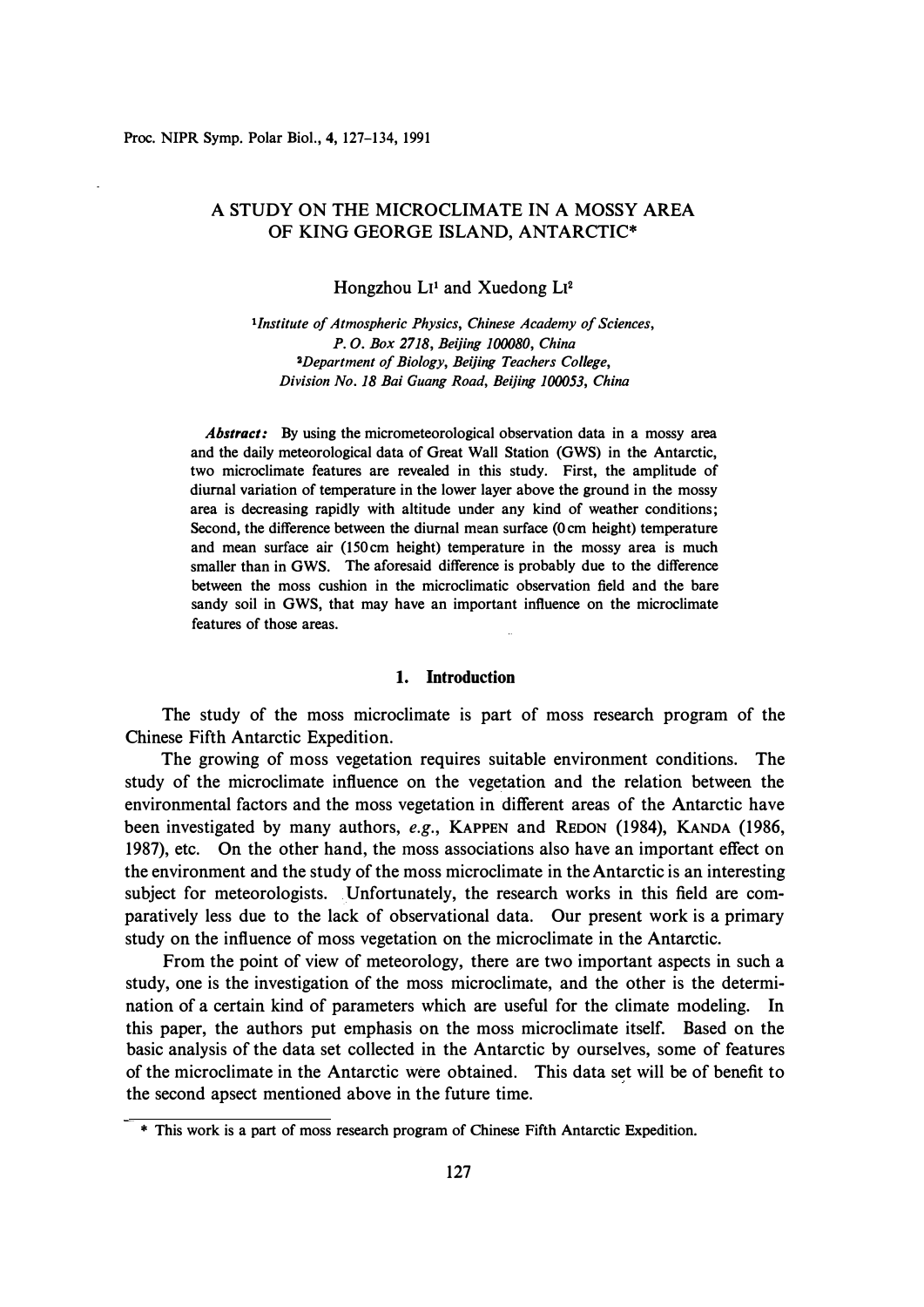#### **2.** *.* **The Micrometeorological Observations in the Mossy Area**

## *2.1. Time and place*

The micrometeorological observation field is shown in Fig. la. The authors defined the observational field in a mossy area of the Antarctic, which is from nearby 400-600m on the southeastern side of Great Wall Station (GWS) in the Fildes Peninsula of King George Island and did the observations six times a day  $(7, 10, 13, 16, 19, 22)$ o'clock by local time) during Feb. 2-10, 1989.

## *2.2. Weather processes and ldrge scale circulation background*

A brief description of the weather conditions during Feb. 1-10, 1989, such as weather process, synoptic system and large scale circulation background, is given in Table 1. According to the table the weather conditions can be divided into three types, *i.e.* overcase/lightly cloudy, fine day, and rainy.

#### *2.3. Micrometeorological observation*

The authors also defined the micrometeorological observation levels (see Fig. lb) in the observation field of the mossy area as follows:



*Fig. 1 a. Observation field in King George Island.*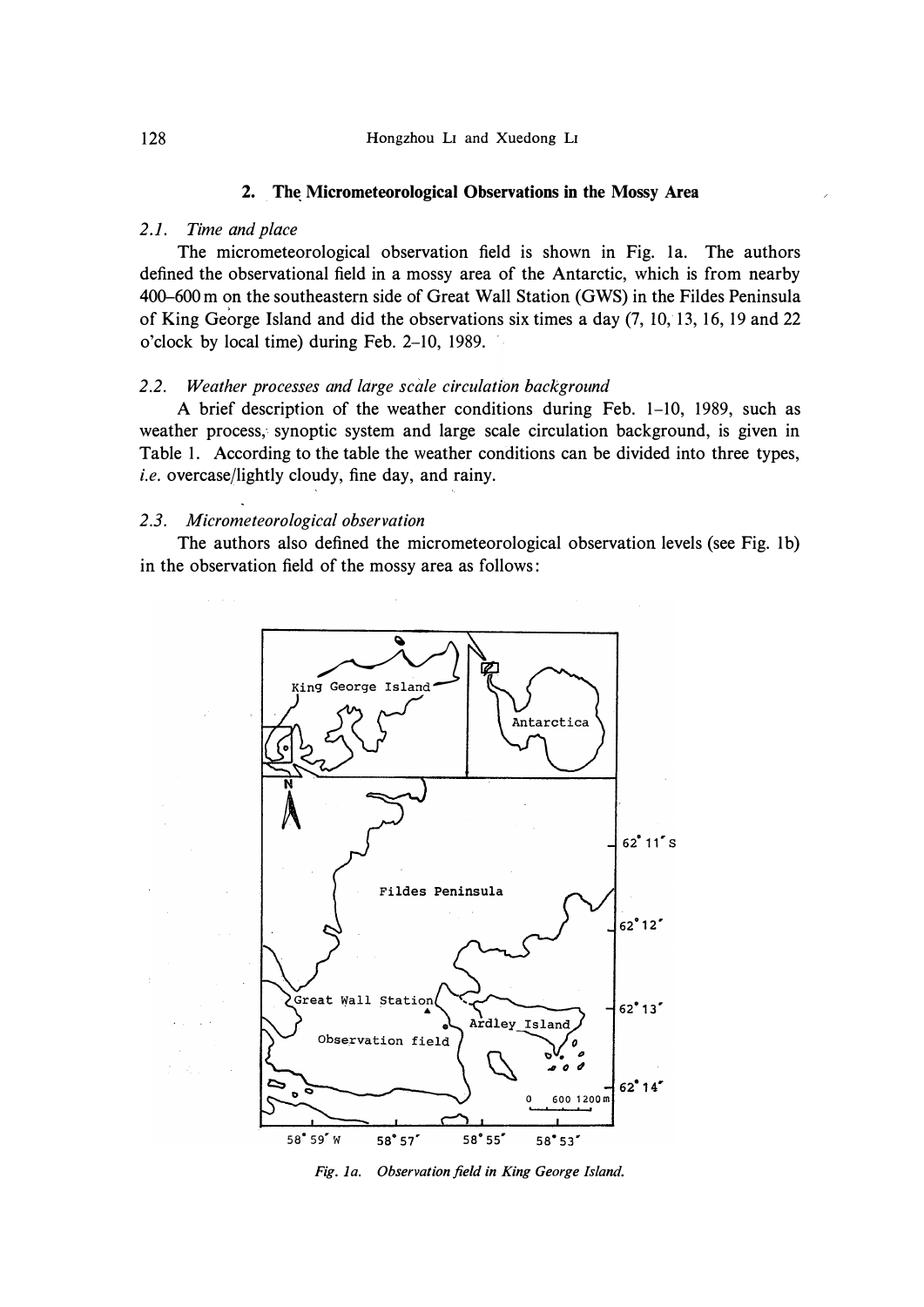| Data   | Weather process       | Synoptic system on<br>surface level       | Large scale circulation<br>background on 500 MB level |  |
|--------|-----------------------|-------------------------------------------|-------------------------------------------------------|--|
| Feb. 1 | snow/overcast         | col                                       | before the trough                                     |  |
| 2      | overcast              | south western side<br>of the low/col      | after the trough                                      |  |
| 3      | overcast              | ridge line                                | after the trough                                      |  |
| 4      | overcast/cloudy       | ridge line/col                            | after the trough                                      |  |
| 5      | cloudy/lightly cloudy | col                                       | after the trough                                      |  |
| 6      | few clouds            | col                                       | before the ridge                                      |  |
| 7      | clear, few clouds     | ridge/col                                 | before the ridge                                      |  |
| 8      | cloudy/overcast       | ridge line                                | ridge/after ridge                                     |  |
| 9      | rainy                 | after the ridge line<br>before the trough | after the ridge line<br>/before the trough            |  |
| 10     | rainy                 | before the low                            | trough                                                |  |

*Table J. Weather processes and large scale circulation background.* 

**Southern Hemisphere Weather Maps from Japan Meteorological Agency.** 



 $\mathcal{L}^2 \times \mathcal{L}^2 \times \mathbb{R}^2$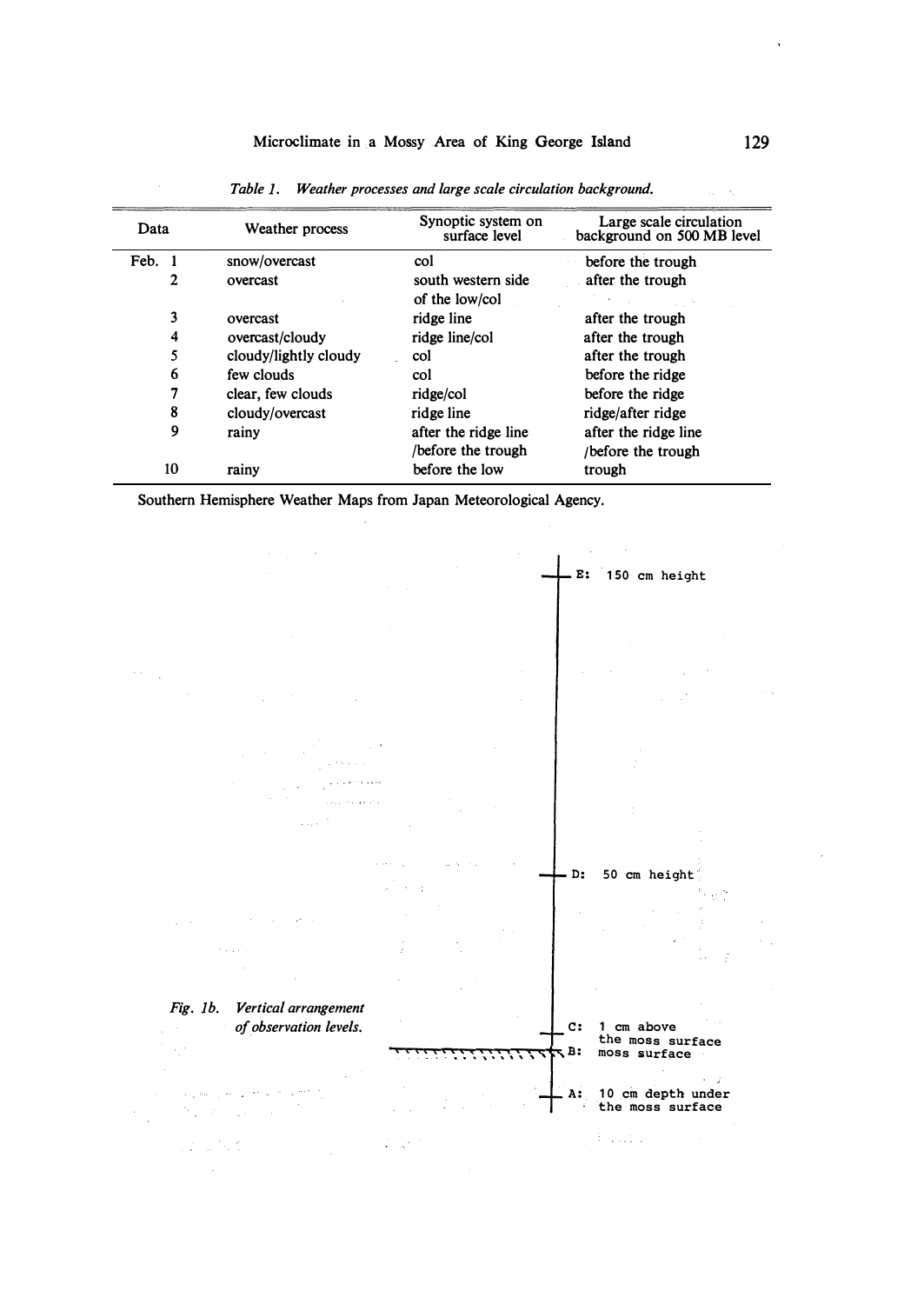level A: 10 cm depth under the moss surface;

level B: moss surface;

level C: 1 cm above the moss surface;

level D: 50 cm height;

level E: 150 cm height.

The micrometeorological elements of the observation at each level are shown in Table 2.

| Content |     | Dry-bulb Wet-bulb<br>temperature temperature | Wind<br>direction | Wind<br>speed |
|---------|-----|----------------------------------------------|-------------------|---------------|
| level   |     |                                              |                   |               |
| A       | yes | no                                           | no                | no            |
| B       | yes | no                                           | no                | no            |
| C       | yes | yes                                          | no                | no            |
| D       | yes | yes                                          | no                | yes           |
| E       | yes | yes                                          | yes               | yes           |

*Table 2. Observed element.* 

Meteorological instruments: Assmann psychrometer, soil thermometer and hand anemometer; a thermograph and a hygrograph in the Stevenson screen at level E.

## **3. Some Facts of Micrometeorological Observation**

Descriptions of the micrometeorology under the three types of weather conditions on each level including the diurnal variation of temperature, the amplitude of temper-



*Fig. 2. Diurnal variation of temperature under three kinds of weather conditions.*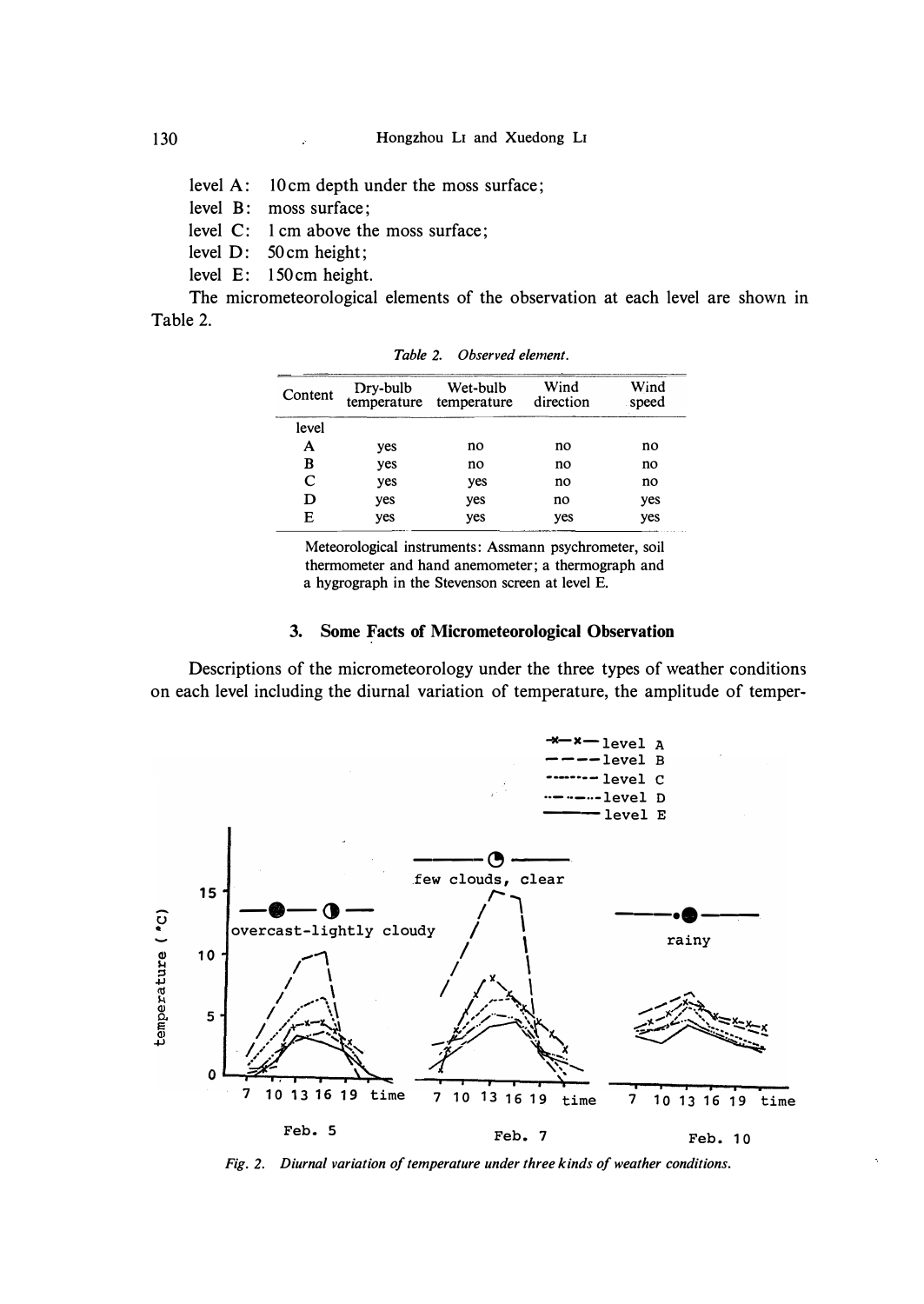

*Fig. 3. Amplitude of diurnal variation of temperature at all the levels.* 

ature variation, the vertical distribution of temperature, the relative humidity and so forth are given in Figs. 2-4. From these figures we found the following characteristics:

1) The diurnal variation of temperatures on each level is different dramatically under all the three kinds of weather conditions (see Fig. 2);

2) Above the moss surface the amplitude of diurnal variation of temperature in the mossy area is decreasing rapidly with height under any kind of weather conditions (see Fig. 3);

3) The difference of temperature between level B and level C is larger than other layers (among any two levels) especially during the clear days (see Fig. 4, the upper). In fact, the difference of daily mean temperature between level B and level C is  $5^{\circ}$ C, and those between level C and level D, and between level D and level E are all about 0.5°C during the clear days. The maxima of the temperature difference between level B and level C is about I0°C, and those between level C and level D, and between level D and level E are only  $2^{\circ}C$  and  $1^{\circ}C$  respectively at midday on clear days.

Furthermore we speculate that the difference of the relative humidity between level B and level C is also larger than other layers (Fig. 4, the lower), because the relative humidity at level B which is covered by moss vegetation (as a moss cushion) is much larger than that at other levels (though no humidity observation has been made for level B).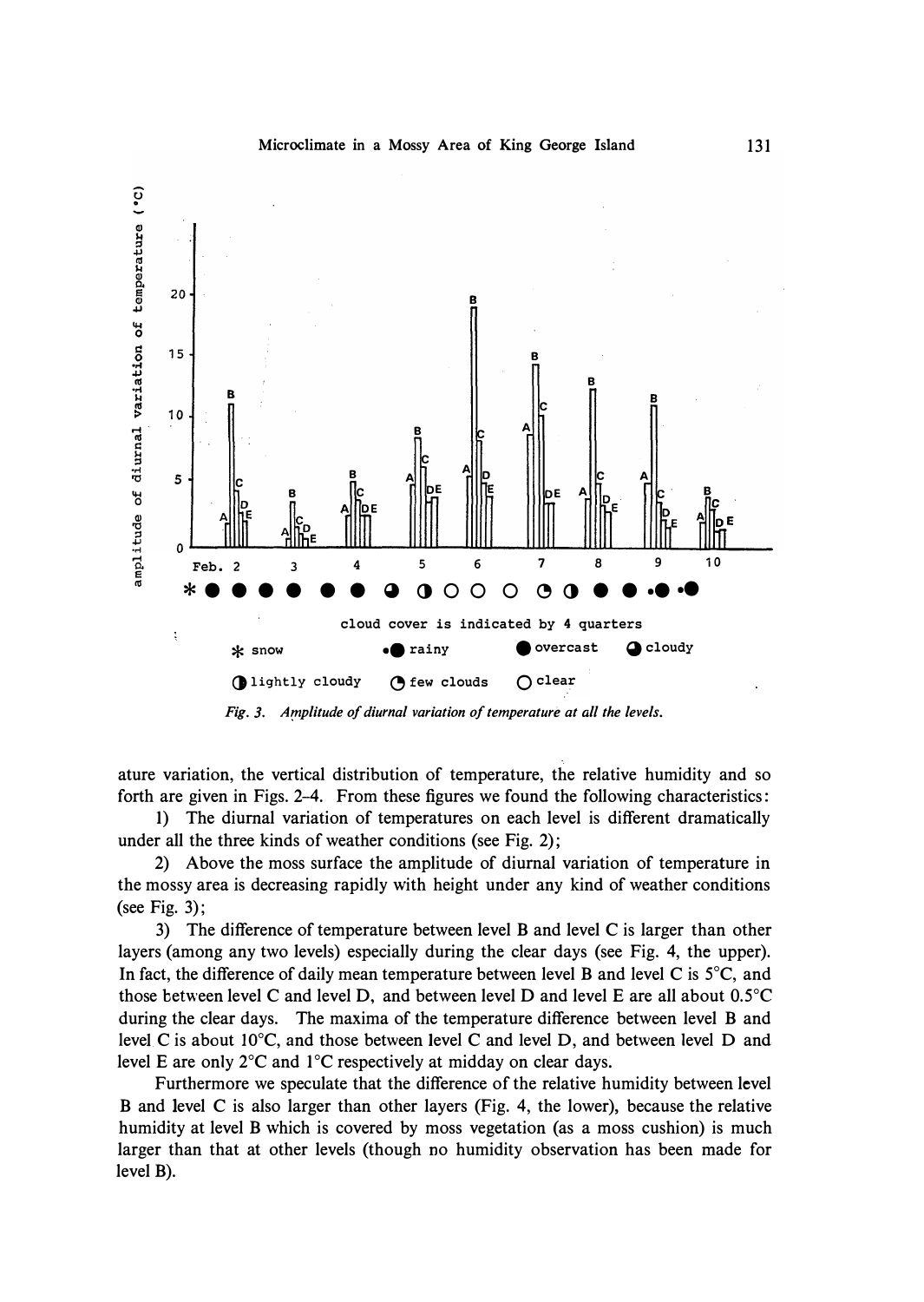

*Fig. 4. Vertical distribution of temperature and relative humidity.* 

#### **4. Features of Moss Microclimate**

**It should be noted that the distance between the mossy area ( our observation field) and OWS is only 400-600 m, thus the two places are almost under the same environmental conditions and just in the same synoptic weather system background. The main difference between the mossy area and GWS is in their ground vegetation conditions: the moss vegetation is growing well as a moss cushion around the observation field, whereas it is a bare sandy soil around GWS. Therefore, the microclimatic differences between the two fields may reflect the effect of the ground vegetation on microclimate.** 

**Figure 5 shows the two sets of surface tempreature profiles for the two fields. It is very clear that during daytime the ground surface temperature in GWS is much greater than in the mossy area under all of the weather conditions, and the maximum difference is over 8** °**C.** 

**The differences between the diurnal mean surface (0 cm height) temperature and the diurnal mean surface air (150cm height) temperature in two fields are shown in**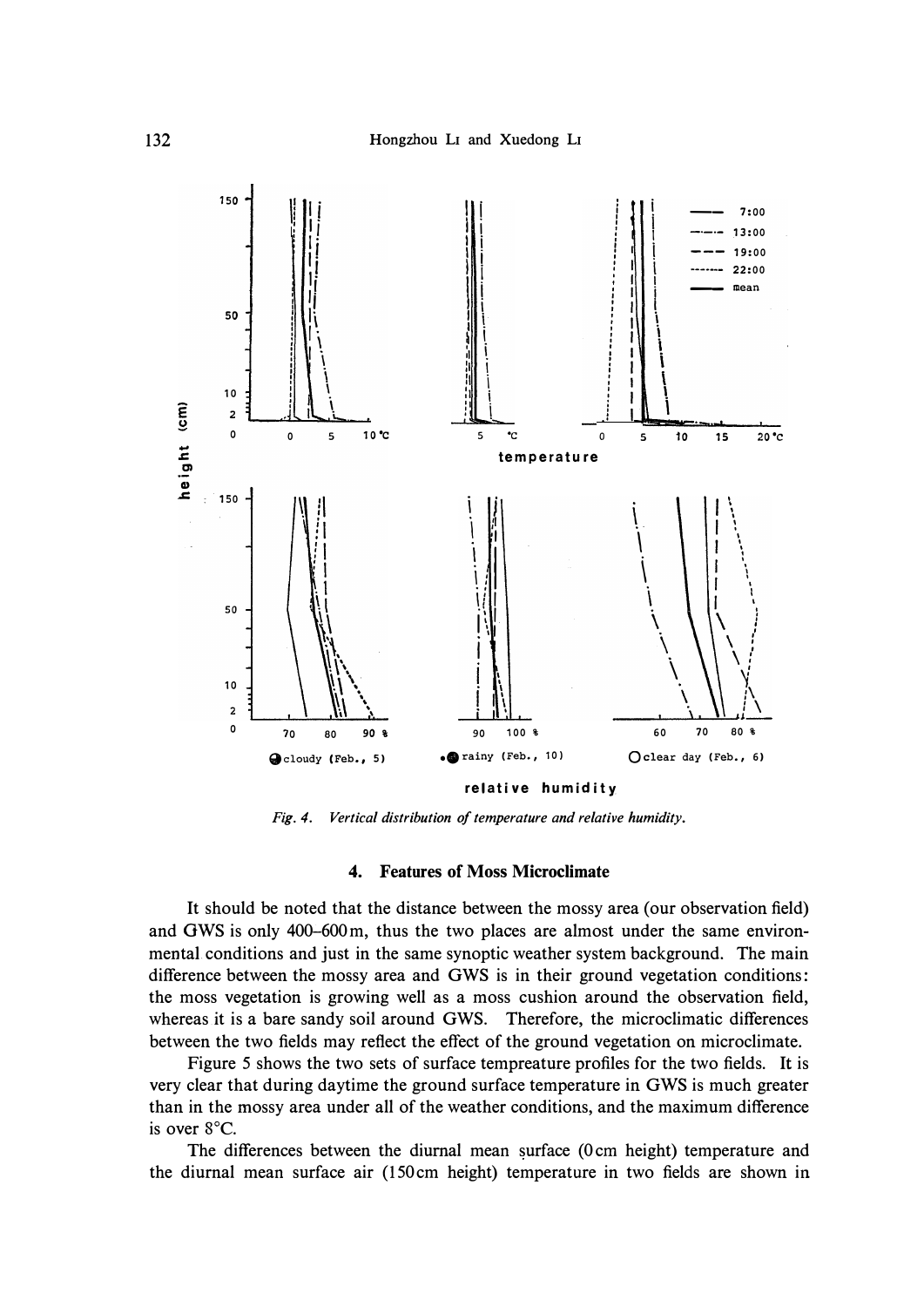**Microclimate in a Mossy Area of King George Island** 



*Fig. 5. Diurnal variation of surface temperature.* 



*Fig. 6. The difference between the diurnal mean surface temperature (T8) and the diurnal mean surface air temperature (Ta),* 

**Fig. 6. From Fig. 6 we find that the difference between the mean surface temperature and the mean surface air temperature in the mossy area (blank square) is much lower than that in GWS (covered square), and the maximum difference between the two places is also over 8 °C.**